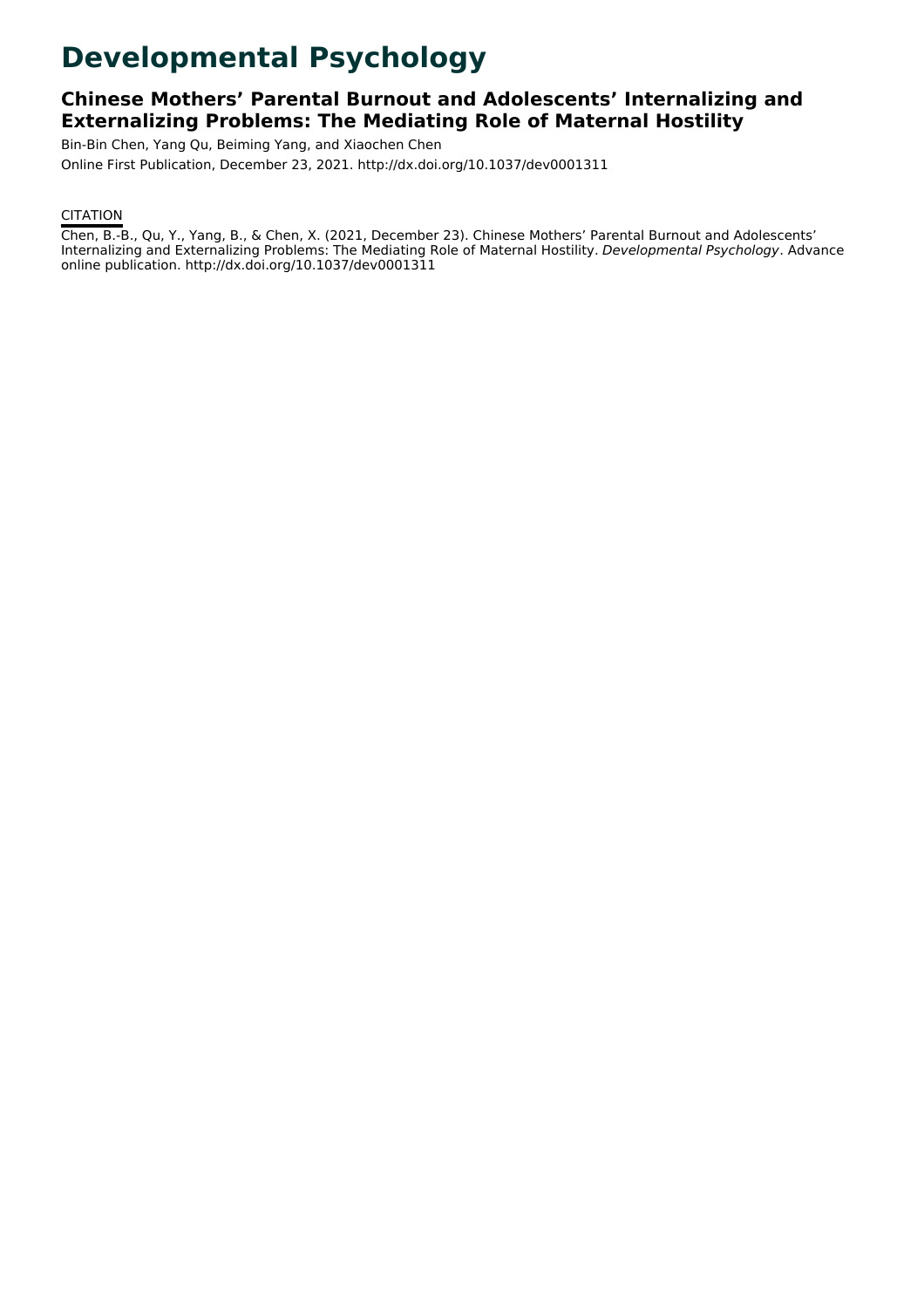© 2021 American Psychological Association

<https://doi.org/10.1037/dev0001311>

# BRIEF REPORT

# Chinese Mothers' Parental Burnout and Adolescents' Internalizing and Externalizing Problems: The Mediating Role of Maternal Hostility

Bin-Bin Chen<sup>1</sup>, Yang Qu<sup>2</sup>, Beiming Yang<sup>2</sup>, and Xiaochen Chen<sup>3</sup>

<sup>1</sup> Department of Psychology, Fudan University <sup>2</sup> School of Education and Social Policy, Northwestern University  $\frac{3}{3}$  Department of Psychology, Renmin University of China

Parental burnout is a state that parents feel exhausted in their parental role. Although past research has examined concurrent correlates of parental burnout, the impacts of parental burnout on adolescent development over time remain largely unknown. The current study explored the indirect mechanisms linking mothers' parental burnout to adolescents' later internalizing and externalizing problems through maternal hostility among Chinese families. Using a sample of 606 adolescents (51.5% boys;  $M_{\text{age}} = 12.89$ ) years old) and their mothers ( $M_{\text{age}} = 38.50$  years old), this three-wave longitudinal study showed that mothers' parental burnout was predictive of adolescents' perceptions of their mothers' parental hostility over time, which were in turn related to adolescents' later internalizing and externalizing problems. Moreover, mothers' parental burnout was directly related to adolescents' later externalizing problems. Taken together, parental burnout played a role in adolescents' internalizing and externalizing problems over time through increased parental hostility. These findings underscore the importance of parental burnout on parenting behavior and adolescent adjustment.

Keywords: adolescent, China, hostility, parental burnout, psychopathology

Prolonged exposure to stress in the context of the workplace may lead to job burnout, a feeling of exhaustion about the job (Leiter et al., 2014; Maslach & Leiter, 2016). In a similar vein, parents may also feel exhausted as they take care of their children due to excessive parenting stress. This parental experience—parental burnout—was defined as a state when people feel exhaustion in their parental role, have a low sense of competence and accomplishment, and show a lack of emotional bonding with their

Bin-Bin Chen **b** <https://orcid.org/0000-0002-1137-6965> Yang Qu **b** <https://orcid.org/0000-0002-6173-8100> Beiming Yang **b** <https://orcid.org/0000-0002-2869-7845> Xiaochen Chen <https://orcid.org/0000-0003-1198-6197> Bin-Bin Chen and Yang Qu are co-first authors.

This study was supported by National Natural Science Foundation of China (32171068), the research fund of the FDDI Research Plan at Fudan University, a fund for building world-class universities (disciplines) of Renmin University of China.

Data and study materials and analysis code for this study are available by emailing the corresponding authors. This study was not preregistered.

Correspondence concerning this article should be addressed to Bin-Bin Chen, Department of Psychology, Fudan University, 220 Handan Road, Shanghai, 200433, China, or Yang Qu, School of Education and Social Policy, Northwestern University, 2120 Campus Drive, Evanston, IL 60208, United States. Email: [chenbinbin@fudan.edu.cn](mailto:chenbinbin@fudan.edu.cn) or [yangqu@northwestern](http://yangqu@northwestern.edu) [.edu](http://yangqu@northwestern.edu)

children (Roskam et al., 2017). Since the publications of parental burnout measurements (i.e., the Parental Burnout Inventory by Roskam et al., 2017; and subsequently the Parental Burnout Assessment by Roskam et al., 2018), scholars have become increasingly interested in exploring parental burnout empirically. Existing research has mainly focused on the causes (e.g., Le Vigouroux & Scola, 2018; Mikolajczak, Raes, et al., 2018; Sorkkila & Aunola, 2020), consequences (e.g., parents' escape and suicidal ideation, as well as negative parenting behaviors; see Mikolajczak, Brianda, et al., 2018; Mikolajczak et al., 2019), and treatment (e. g., Brianda, Roskam, Gross, et al., 2020) of parental burnout. However, very little is known about the influence of parental burnout on children's developmental outcomes. To address this issue, the aim of this study was to provide one of the first empirical investigations on how mothers' parental burnout might influence adolescents' internalizing and externalizing problems over time, with attention to the mediating role of maternal hostility.

# Parental Burnout and Adolescent Development

Parental burnout is not ordinary parenting stress; instead, it is a condition of repeated exposure to chronic and irrepressible parenting stress (Mikolajczak et al., 2019). Parental burnout arises from the imbalance of parents' expectations about the demands over their access to available resources to meet the demands (Mikolajczak & Roskam, 2018). Prior studies suggest that parental burnout is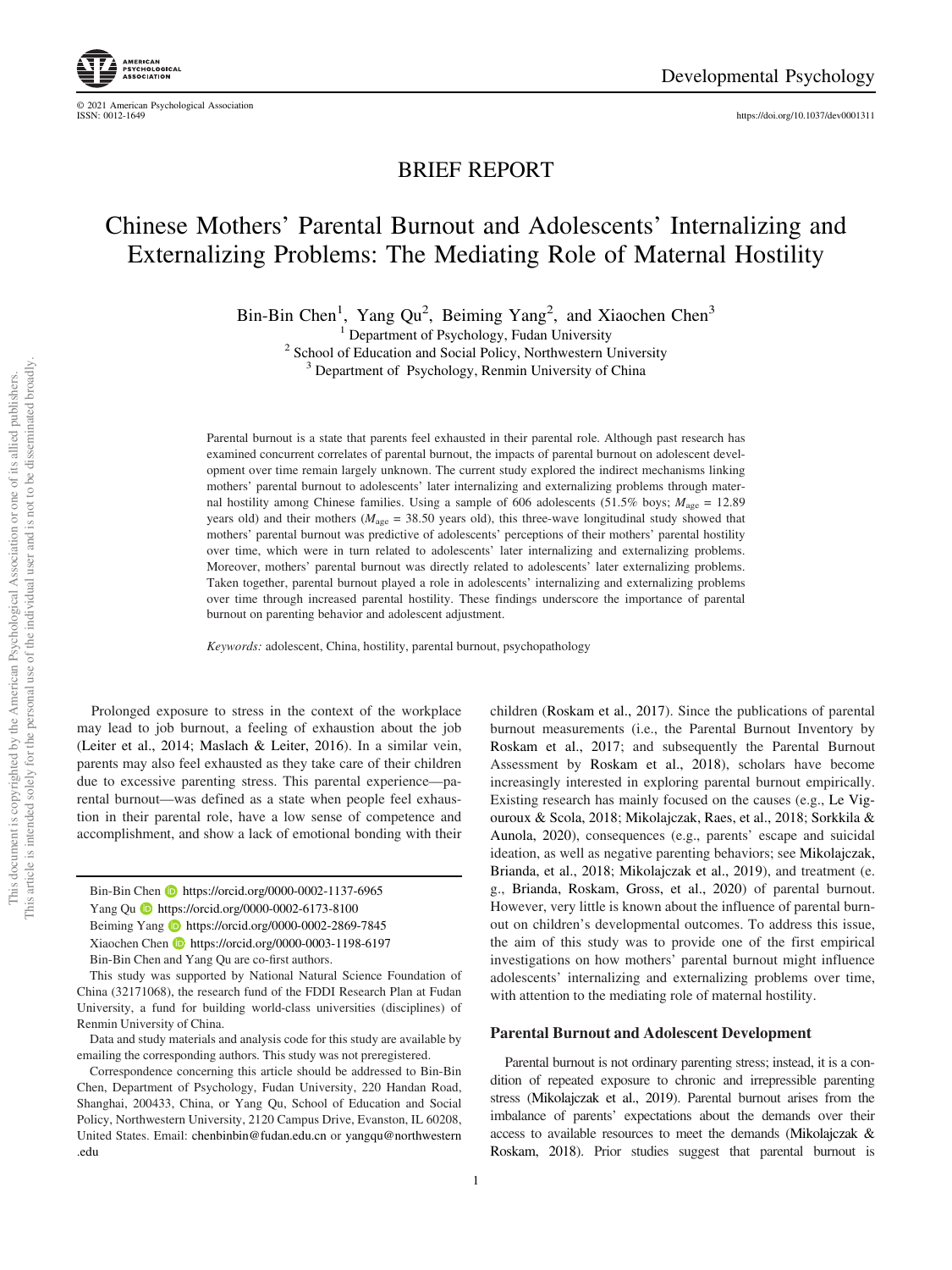associated with a wide range of risk factors such as high neuroticism, anxiety, depression, perfectionism, and work–family conflict (Kawamoto et al., 2018; Le Vigouroux et al., 2017; Séjourné et al., 2018; Van Bakel et al., 2018). Not surprisingly, as suggested by correlational research, parental burnout may have detrimental effects on parents. For example, parents who report higher parental burnout tend to have escape ideations (Mikolajczak et al., 2019) and exhibit dysregulation of the hypothalamic-pituitary-adrenal (HPA) axis (Brianda, Roskam, & Mikolajczak, 2020). Moreover, in families where parents report heightened parental burnout, adolescents tend to experience more loneliness and exhibit more antisocial behavior (Cheng et al., 2020). Despite a growing number of cross-sectional studies on parental burnout, it remains unclear how parental burnout may affect adolescents over time. Therefore, it is important to adopt longitudinal designs to examine the effects of parental burnout on adolescent development.

So far, no prior research has examined the effects of parental burnout on children's internalizing or externalizing problems. Internalizing problems refer to emotional disorders including anxiety and withdrawal, whereas externalizing problems refer to disruptive behaviors including aggression and hyperactivity (Achenbach & Edelbrock, 1981). Parental burnout may play a role in adolescents' internalizing and externalizing problems over time. Prior empirical studies have examined the link between parenting stress—a key antecedent of parental burnout (Roskam et al., 2017; Van Bakel et al., 2018)—and adolescent adjustment. For example, prior research suggests that heightened parenting stress predicts adolescents' mental health problems such as depression and anxiety over time (Bakoula et al., 2009; Lorenzo-Blanco et al., 2016). In addition, parenting stress is also longitudinally linked to adolescents' less prosocial behavior and more conduct problems (Megahead & Deater-Deckard, 2017; Neece et al., 2012). Although there are no studies specifically exploring the direct link between parental burnout and child outcomes, it is possible that the relationships between parental burnout and adolescent adjustment may be even stronger than those observed between parenting stress and adolescent adjustment, given that parental burnout is a prolonged response to excessive and chronic parenting stress with too few resources to deal with it (Mikolajczak & Roskam, 2018; Roskam et al., 2017).

# Parental Burnout and Parental Hostility

As posited by the Parenting Stress Model (Abidin, 1995; Deater-Deckard, 2004), parenting stress may have an indirect influence on child development through the mediating role of parental behavior. Drawing on this theoretical perspective, parental burnout, as a result of excessive exposure to parenting stress, may also play an indirect role in children's adjustment through parental behavior. Therefore, the current study explored how parental hostility may mediate the relations between parental burnout and adolescents' internalizing and externalizing problems.

Parental burnout may contribute to parents' heightened hostility over time. The Parenting Stress Model proposes that parenting stress may disrupt parents' abilities to use positive parenting practices (Abidin, 1995; Crnic & Low, 2002). This viewpoint may apply to parental burnout, because burnout is usually a result of excessive and prolonged stress (e.g., Leiter et al., 2014). Indeed, prior research has found that parental burnout is associated with parental neglect and violence (Mikolajczak, Brianda, et al., 2018). Such associations are

further confirmed in a longitudinal study (Mikolajczak et al., 2019). A more recent study based on a latent profile analysis of parental burnout identifies five profiles of parents ("Not in parental burnout," "Inefficient," "At risk of parental burnout," "Emotionally exhausted and distant," and "Burned-out parents"), which are linked to different levels and forms of parental neglect and violence (Hansotte et al., 2021). For example, burned-out parents show more emotional neglect, physical neglect, and verbal violence to their children compared to all other types of parents. Similarly, parental burnout may also predict more parental hostility over time. Parental hostility, which is characterized by parents being hostile and coercive toward their children, tends to associate with parents' stress levels (Benner & Kim, 2010). From a physiological perspective, high levels of burned-out state may release the stress hormones which induce hostile behaviors such as anger (Moons et al., 2010). Therefore, parents under the influence of parental burnout are likely to become more hostile toward their adolescents over time.

# Parental Hostility and Children's Internalizing and Externalizing Problems

Subsequently, increased parental hostility may result in adolescents' more internalizing and externalizing problems over time. Besides the impact of stress on parenting behavior, another main viewpoint of the Parenting Stress Model is that negative parenting behavior, such as parental hostility, may play a negative role in children's adjustment (Crnic & Low, 2002; Deater-Deckard, 2004). Hostile treatment from their parents may lead children to feel unloved and rejected by their parents, which may eventually contribute to their heightened internalizing (e.g., anxiety and depression) and externalizing problems (e.g., aggression; Rohner et al., 2005). Indeed, the association between parental hostility and child adjustment is widely supported by empirical evidence. For example, prior research indicates that parental hostility is concurrently associated with children's aggression and conduct problems (Knox et al., 2011), as well as internalizing problems (Stocker et al., 2003). In addition, a crosssectional study across four Asian countries suggests that maternal hostility is related to both anxiety and aggression among children in China, India, the Philippines, and Thailand (Lansford et al., 2010). Some processes may account for the impact of parental hostility on children's internalizing and externalizing problems. First, parents' hostility may be modeled by their children, which may consequently result in more externalizing problems among children (Knox et al., 2011). Second, it is possible that parents' hostility including showing antagonistic emotions has adverse effects on children's emotion regulation (Morris et al., 2007; Stocker & Youngblade, 1999), which ultimately leads to children's internalizing problems. Taken together, parental hostility may contribute to adolescents' heightened internalizing and externalizing problems over time.

# The Present Study

The purpose of this study was to explore the associations between mothers' parental burnout, maternal hostility, and adolescents' internalizing and externalizing problems in Chinese contexts. The present study focused on adolescence, because previous literature has shown that adolescence is a developmental stage marked by the onset of several behavioral and emotional problems (e.g., Lee et al., 2014; Steinberg, 2008). In addition, despite that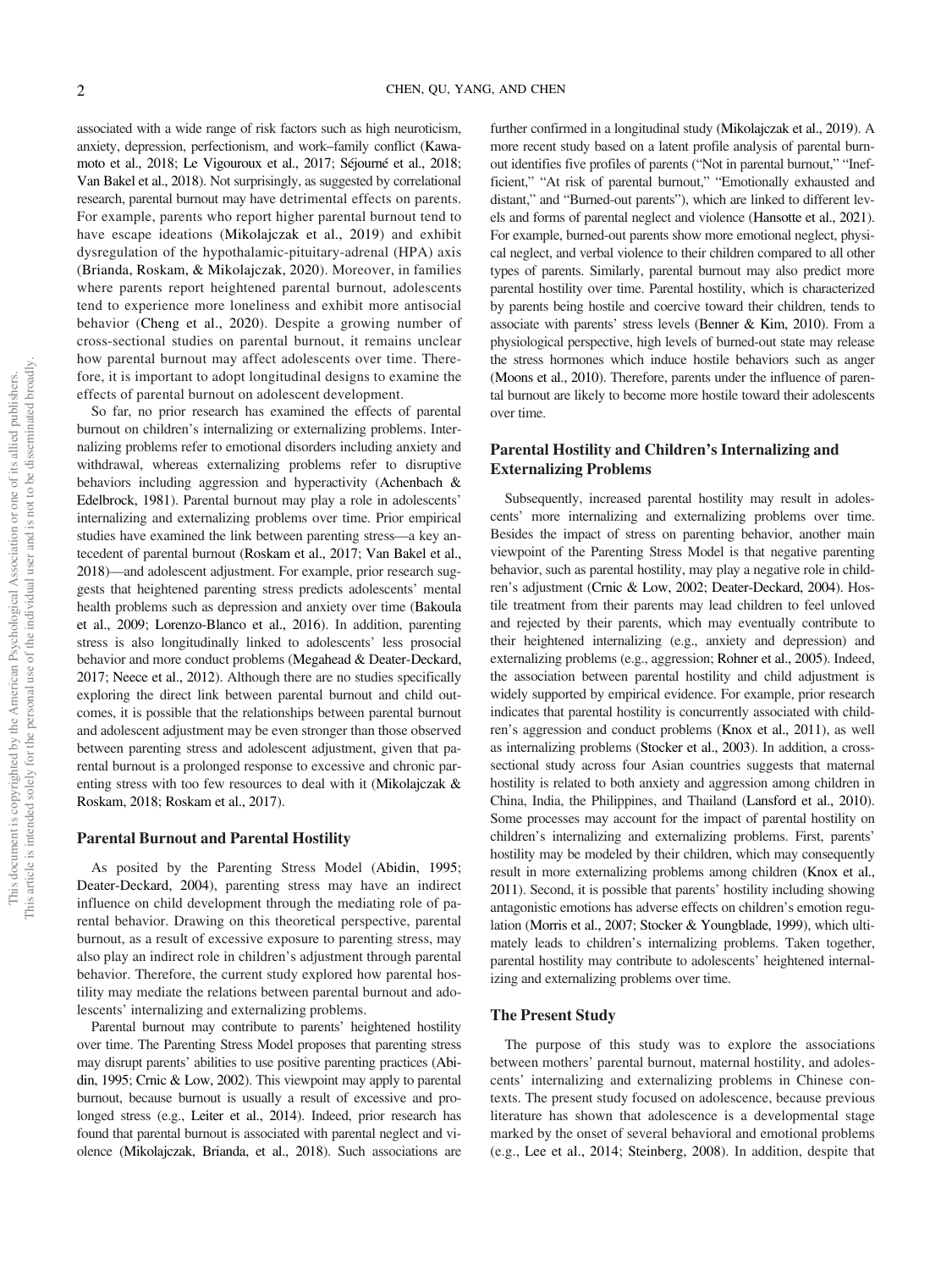parents may not experience the highest levels of parental burnout during adolescence (Le Vigouroux & Scola, 2018; Mikolajczak & Roskam, 2018), the potential increase in children's need for autonomy during adolescence could make parenting particularly stressful for parents. For example, adolescents' desire for greater autonomy was found to be significantly related to their mothers' stress (Small et al., 1988). Therefore, it is important to conduct empirical research to examine the negative impacts of parental burnout on adolescents' adjustment over time.

Moreover, the mediating role of parental hostility in the link between Chinese parents' burnout and their adolescents' adjustment deserves scholarly attention. As a Chinese proverb says, "beating and scolding is the emblem of love." Parental hostility is commonly used in Chinese cultural contexts because it is seen as a form of parental love and investment (Chao & Tseng, 2002; Liu & Wang, 2015). Guided by prior research (e.g., Hansotte et al., 2021; Mikolajczak, Brianda, et al., 2018; Mikolajczak et al., 2019), Chinese parents who experience more parental burnout may become more hostile toward their adolescents over time, which further predicts adolescents' greater internalization and externalizing problems. Indeed, even though that parental hostility is culturally accepted in China, Chinese children who experience parental hostility tend to show higher levels of maladjustment (Liu  $&$  Wang, 2015). It should be noted that, as one of maladjustment outcomes in adolescents, externalizing problems are strictly discouraged in Chinese society because of its potential threat to social harmony (Chen & Chang, 2012; Ho, 1986). A large body of studies has shown that Chinese children's externalizing problems such as aggressive behaviors are negatively associated with peer acceptance (e.g., Chang et al., 2005; Chen et al., 1999; Schwartz et al., 2010), and teacher liking (Chang et al., 2004).

Furthermore, the current study chose to focus on Chinese mothers because the gender role in child caregiving in Chinese contexts emphasizes that child rearing is a wife's main family responsibility (Li & Lamb, 2015). The norms of breadwinning father and caregiving mother still prevail in most Chinese families (Liong, 2017). For example, Chinese mothers nowadays tend to be highly involved in daily childcare, whereas fathers tend to keep themselves away from everyday child rearing and nurturance (Li & Lamb, 2015). Therefore, Chinese mothers play an essential role in providing a secure and loving environment for their children (Jankowiak, 1992; Wang et al., 2019).

Taken together, the current study recruited Chinese families with adolescents and their mothers in a three-wave longitudinal study. It was hypothesized that maternal hostility would mediate the association between mothers' parental burnout and adolescents' internalizing and externalizing problems. In addition, given the existing literature on gender differences in internalizing and externalizing problems (e.g., Serbin et al., 2015), the moderating role of gender in the relations among mothers' parental burnout, maternal hostility, and adolescents' internalizing and externalizing problems was explored.

#### Method

## **Participants**

Participants were recruited to this three-wave longitudinal study from an average-achieving middle school in Huzhou, Zhejiang province, China. Huzhou is a city with a population of approximately 2.64 million (Huzhou Bureau of Statistics, 2019) located in the eastern part of China. Compared to large cities such as Shanghai and Beijing, Huzhou has a significantly lower GDP per capita (about 30% lower) that is closer to the national average (Huzhou Bureau of Statistics, 2019).

Our sample consisted of 606 adolescents (51.5% boys, 48.5% girls) and their mothers. At Time 1 (T1), adolescents were seventh and eighth graders with a mean age of 12.89 years old  $(SD = .77)$ . Mothers' age ranged from 27 to 56, with a mean age of 38.50  $(SD = 4.24)$ . On average, mothers had completed 9.9 years of education  $(SD = 3.01)$ . At the time of the study, the population aged between 20 and 59 years in China had completed 10.6 years of education (National Bureau of Statistics of China, 2019). Hence, in terms of the educational level, the sample was representative of families in China. According to family types reported by mothers, the sample included 92.72% two-parent biological families, 5.34% single-parent families, and 1.94% stepfamilies.

# Procedure

There were three waves of data collection, with 6 months apart between two waves. The school principal sent letters to parents that included detailed information about the study (e.g., the research institution, main topics in questionnaires, and the length of time to complete the questionnaires) and an electronic link to consent form. A head instructor (i.e., a teacher who is in charge of a class) also reminded parents of the school principal's letter in the class group chats in WeChat, a commonly used mobile-based social network application in China. Following receipt of parental consent, adolescent assent was obtained prior to data collection. Graduate students administered the adolescents' questionnaire in the classrooms during the regular class periods. Extensive explanations were provided if adolescents had any questions about the questionnaire. In addition, adolescents were asked to take a paper notice with an electronic link for the online questionnaires to their mothers, and reminded their mothers to complete this online survey before the deadline. Mothers logged into a web page by using the electronic link, and completed the online questionnaires at home. It took adolescents and their mothers about 20–30 minutes to complete the questionnaires. Adolescents received small gifts (i.e., a notebook and a pencil) which cost about 5 Chinese Yuan (approximately .77 U.S. dollars) for their participation. This study received ethics approval from the Ethics Committee of the Department of Psychology, Renmin University of China (Study title: Factors that influence school adjustment among children with siblings).

#### Missing Data Analysis

Approximately 99% of invited families participated in the study. This participation rate is similar to those obtained from other studies using school-recruited Chinese samples (e.g., Fu et al., 2016; Zhang et al., 2018). Among the 606 families who participated at Wave 1, 570 of them continued to participate at Wave 2, and 530 of them continued to participate at Wave 3. The attrition rates were 5.94% from Wave 1 to Wave 2 and 7.02% from Wave 2 to Wave 3. Comparison of participants completing all three waves to those completing only one or two waves showed differences in children's gender, such that there was a higher boyto-girl ratio in families that dropped out ( $\chi^2 = 7.178$ ,  $p < .01$ ).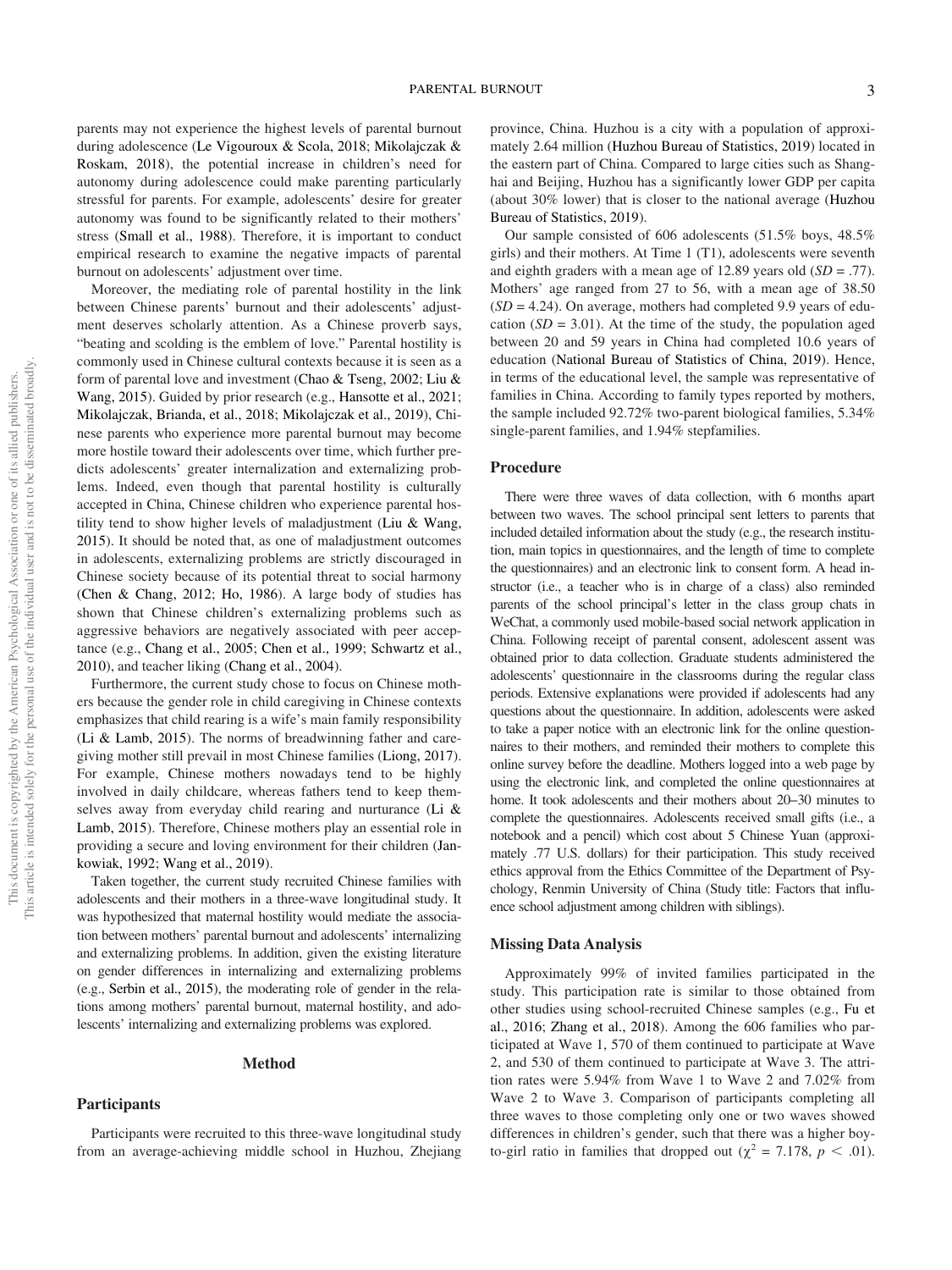Besides the difference of children's gender, the comparison between the two groups revealed no differences in any of the other variables examined in this report,  $Fs < 3.20, ps > .07$ . Moreover, results in Little's MCAR test ( $\chi^2$  = 72.85, p = .21) suggested that missing cases were likely to be missing completely at random (MCAR; Little, 1988). Therefore, it is appropriate to impute missing values using full information maximum likelihood estimations.

#### Measures

# Parental Burnout

Mothers reported on their parental burnout at T1 using the Chinese version (Chen, 2019) of the Parental Burnout Assessment (Roskam et al., 2018). This measure has been commonly used and has proved valid and reliable across countries (Roskam et al., 2021). It consists of 23 items (e.g., "I feel completely run down by my role as a parent"). Mothers were asked to complete the measure on a 7-point Likert scale: never (0), a few times a year or less (1), once a month or less (2), a few times a month (3), once a week (4), a few times a week (5), every day (6). The sum score of all 23 items ranges from 0 to 138. For analysis, the item scores were averaged to form a composite score. In the current sample, Cronbach's alpha = .94 at T1.

# Maternal Hostility

At T1 and T2, adolescents were asked to report on their experience of their mothers' hostility using the Hostility subscales of the Chinese version (Lansford et al., 2010) of the Parental Acceptance-Rejection/Control Questionnaire (Rohner, 2005). This subscale had acceptable psychometric properties in previous Chinese samples (Lansford et al., 2010; Tian & Chen, 2020). It consists of six items to assess maternal hostility (e.g., "My mother says many unkind things to me"). Adolescents were asked to respond to each item on a 4-point scale ranging from 1 (almost never true) to 4 (almost always true). The item scores were averaged to form a composite score. Cronbach's alpha = .70 and .72 for maternal hostility at T1 and T2, respectively, in the present sample.

# Internalizing and Externalizing Problems

At T1 and T3, adolescents completed the Chinese version (Chang et al., 2019) of the Youth Self Report (Achenbach, 1991) to report on their internalizing and externalizing problems. This measure showed satisfactory reliability and validity in the Chinese samples (e.g., Liu et al., 1997). The sample items of internalizing problem subscale include "feel lonely" and "worry a lot." The sample items of externalizing problem subscale include "argues a lot" and "threatens people." Adolescents were asked to complete these two subscales on a 3-point scale ranging from 0 (never) to 2 (often). The item scores were averaged to form composite scores for each subscale. Cronbach's alpha = .89 and .93 for internalizing problems at T1 and T3, respectively, and .83 and .88 for externalizing problems at T1 and T3, respectively, in the present sample.

#### Data Analysis Procedure

Two sets of analyses were performed in the present study. First, descriptive analyses were conducted. Second, to test the relationships between mothers' parental burnout, maternal hostility, and adolescents' internalizing and externalizing problems, a path

analysis was conducted using Mplus 7.0 (Muthén & Muthén, 2012) and using full information maximum likelihood (FIML) estimation procedures to handle missing data (Schafer & Graham, 2002). Evaluation of model fit was based on inferential goodnessof-fit statistics  $(\chi^2)$ , and a number of other indices including the comparative fit index (CFI), the root-mean-square error of approximation (RMSEA), and the standardized root mean square residual (SRMR). Values close to or greater than .95 are desirable on the CFI, while the RMSEA and SRMR should preferably be less than or equal to .08 (Hu & Bentler, 1999; MacCallum et al., 1996). Point estimates of the indirect effects, and the 95% confidence intervals for the effects, were calculated using a bootstrapping method of 10,000 samples (Preacher et al., 2007).

In addition, the normality test was performed. It indicated that parental burnout was positively skewed and leptokurtic (skew $ness = 3.46$ , kurtosis = 16.58). The parental burnout variable was normalized using log transformations. Then main analyses were run twice, one with the original values and the other with logtransformed values. Estimates and model fit indices were very similar. Therefore, only the findings obtained from the analyses based on original values were reported. Data and study materials and analysis code for this study are available by emailing the corresponding authors. This study was not preregistered.

# Results

#### Descriptive Analyses

[Table 1](#page-5-0) shows descriptive statistics and the Pearson correlations among variables. Parental burnout was positively associated with parental hostility at T1 and T2, and adolescents' internalizing and externalizing problems at T1 and T3. Parental hostility at T1 and T2 were correlated with each other. Both of them were correlated with internalizing and externalizing problems at T1 and T3. Internalizing problems at T1 and T3 were correlated with each other. The same was for externalizing problems. Internalizing problems at T1 and T3 were correlated with externalizing problems at T1 and T3. According to Cohen's (1988) criteria, a correlation coefficient of .1 represents a small effect, .3 a moderate effect, and .5 a large effect. Generally, the magnitudes of the autocorrelations were high. The correlations between different constructs were small to moderate in size. In particular, the correlations between parental burnout and other constructs were small in size.

# Linkages Between Mothers' Parental Burnout, Maternal Hostility, and Adolescents' Internalizing and Externalizing Problems

The structural equation model was developed to test the hypotheses. The model was shown in Figure 1. Controls from initial levels at T1 (i.e., maternal hostility at T1; and adolescents' internalizing and externalizing problems at T1) were included for each dependent variable (i.e., maternal hostility at T2; and adolescents' internalizing and externalizing problems at T3). And concurrent associations between variables at T1 and T3 were included. In addition to the paths shown in Figure 1, paths from covariates (i.e., adolescent age, adolescent sex, mothers' age, and mothers' educational level) to all constructs were included as demographic controls. However, none of the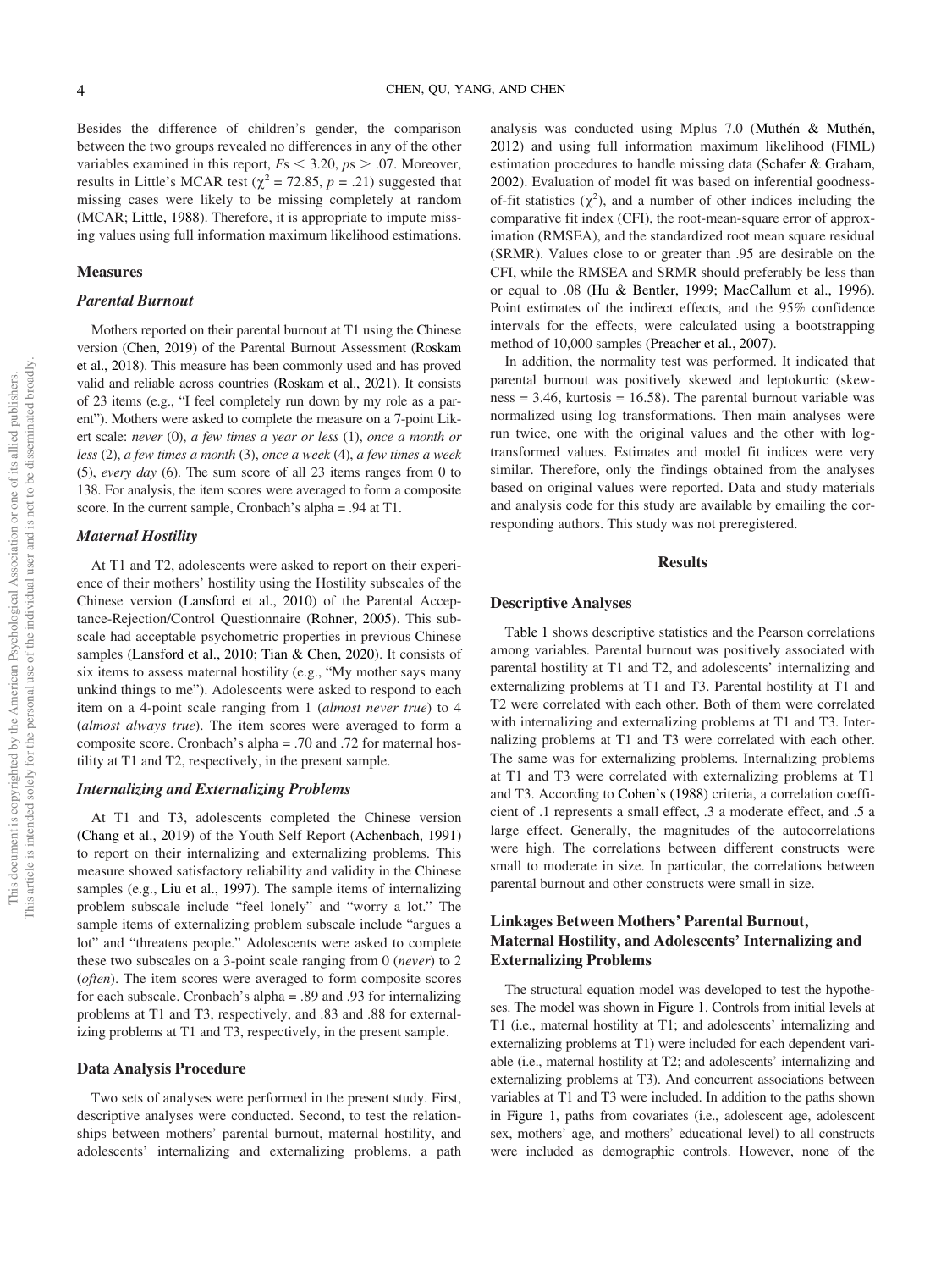| . e | n e s |    |         |   |
|-----|-------|----|---------|---|
|     |       |    |         |   |
| ×   |       | ۰. | ۰.<br>I | I |

| Descriptive Statistics and Corretations of variables |          |                |          |           |           |          |        |        |        |           |      |
|------------------------------------------------------|----------|----------------|----------|-----------|-----------|----------|--------|--------|--------|-----------|------|
| Variables                                            |          | $\overline{2}$ | 3        | 4         | 5         | 6        | ┑      | 8      | 9      | 10        | 11   |
| 1. T1 Parental burnout                               |          |                |          |           |           |          |        |        |        |           |      |
| 2. T1 Parental hostility                             | $.18***$ |                |          |           |           |          |        |        |        |           |      |
| 3. T <sub>2</sub> Parental hostility                 | $.20***$ | .58***         |          |           |           |          |        |        |        |           |      |
| 4. T1 Internalizing problems                         | $.12*$   | $.35***$       | $.27***$ |           |           |          |        |        |        |           |      |
| 5. T3 Internalizing problems                         | $.14**$  | $.19***$       | $.32***$ | $.58***$  |           |          |        |        |        |           |      |
| 6. T1 Externalizing problems                         | $.13*$   | $.27***$       | $.16***$ | $.52***$  | $.28***$  |          |        |        |        |           |      |
| 7. T3 Externalizing problems                         | $.23***$ | $.17***$       | $.26***$ | $.34***$  | $.60***$  | $.60***$ |        |        |        |           |      |
| 8. Adolescent age                                    | .09      | .05            | .03      | .08       | $-.01$    | .07      | .01    |        |        |           |      |
| 9. Adolescent gender                                 | .02      | .01            | .02      | $-.19***$ | $-.23***$ | $-.03$   | $-.05$ | .07    |        |           |      |
| 10. Mother education                                 | $-.06$   | .05            | .01      | .02       | .02       | $-.05$   | $-.03$ | $-.07$ | $-.08$ |           |      |
| 11. Mother age                                       | .09      | .08            | .08      | .07       | .00       | .06      | $-.00$ | $.11*$ | .05    | $-.18***$ |      |
| M                                                    | .51      | 1.69           | 1.73     | .44       | .46       | .31      | .35    | 12.89  | .51    | 9.91      | 38.5 |
| SD                                                   | .76      | .60            | .60      | .30       | .35       | .20      | .24    | .77    | .50    | 3.01      | 4.24 |

<span id="page-5-0"></span>

| Table 1                                              |  |
|------------------------------------------------------|--|
| Descriptive Statistics and Correlations of Variables |  |

*Note.* Adolescent gender was coded as  $0 = \text{girl}$  and  $1 = \text{boy}$ .

 $p < .05.$  \*\*  $p < .01.$  \*\*\*  $p < .001.$ 

covariates were statistically significant except one significant path between adolescent sex and internalizing problems at T3. These nonsignificant covariates were removed from the final model analysis to avoid over control.

The model fit the data well:  $\chi^2$  (12) = 59.25, p < .001, CFI = .95, RMSEA = .08, SRMR = .05. It indicated that mothers' parental burnout at T1 was significantly related to adolescents' externalizing problems at T3, but the direct path between mothers' parental burnout at T1 and adolescents' internalizing problems at T3 became statistically nonsignificant. Mothers' parental burnout at T1 was significantly related to maternal hostility at T2. In addition, maternal hostility at T2 was significantly related to both adolescents' internalizing and externalizing problems at T3.

The significances of the indirect paths from mothers' parental burnout to adolescents' internalizing and externalizing problems through maternal hostility were tested. The standardized indirect effect of mothers' parental burnout at T1 on adolescents' internalizing problems at T3 through maternal hostility at T2 was significant (point estimate = .03,  $SE = .01$ ,  $p < .05$ , 95% CI [.005, .049]); the standardized indirect effect of mothers' parental burnout at T1 on adolescents' externalizing problems at T3 through maternal hostility at T2 was also significant (point estimate = .02,  $SE = .01$ ,  $p < .05$ , 95% CI [.001, .038]). Therefore, maternal hostility served as a mediator of the link between mothers' parental burnout and adolescents' internalizing and externalizing problems.

# Figure 1

The Model Depicting the Associations Among Mothers' Parental Burnout, Maternal Hostility, and Adolescents' Internalizing and Externalizing Problems



Note. Solid dark arrows indicate hypothesized paths that were statistically significant; Dashed dark arrows indicate hypothesized paths that were estimated but were not statistically significant. Faded arrows signify effects of controls. Faded double curved arrows signify concurrent associations between the variables in Time 1 and Time 3. The path coefficients are standardized. \*\*  $p < .01.$  \*\*\*  $p < .001.$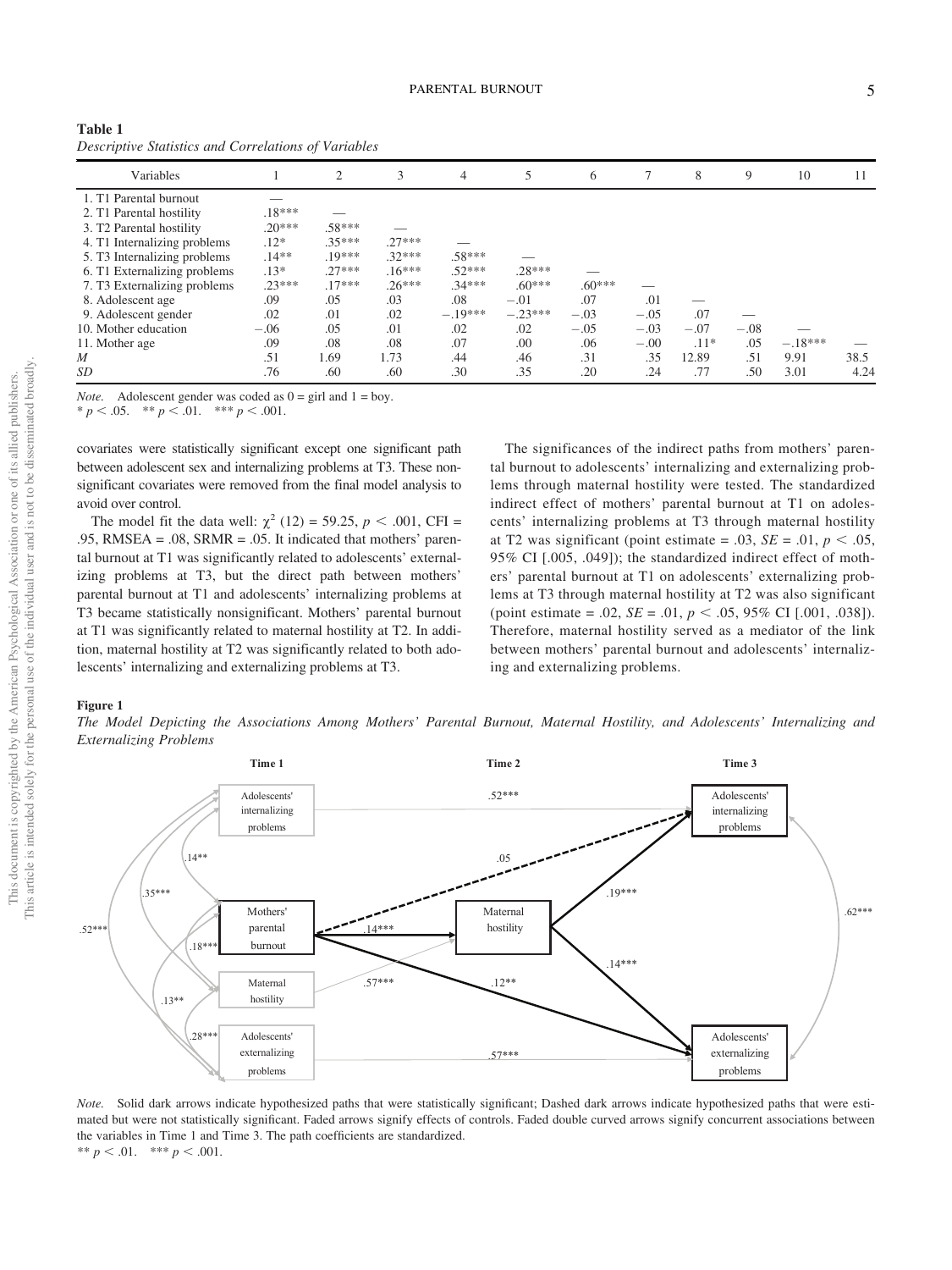# Additional Analyses

Sex differences in the relations among mothers' parental burnout, maternal hostility, and adolescents' internalizing and externalizing problems were examined using the multigroup invariance test. Specifically, the constrained model (i.e., the equal-path models in which the key paths from mothers' parental burnout to maternal hostility to adolescents' internalizing and externalizing problems were forced to be equal between boys and girls) was compared with the unconstrained model (i.e., the baseline model in which all the key paths were estimated freely without any constraint). The results found no difference between the unconstrained model and the constrained model,  $\Delta \chi^2(5) = 4.71$ ,  $p = .45$ . Moreover, the constrained models that forced each key path to be equal for boys and girls fit the data as well as the unconstrained model,  $\Delta \chi^2(1)$ s < 1.11, ps > .29. Therefore, the relations among mothers' parental burnout, maternal hostility, and adolescents' internalizing and externalizing problems were similar for boys and girls.

# Discussion

In a sample of over 600 Chinese families, mothers' parental burnout was related to adolescents' perceptions of their mothers' hostility, which were in turn related to adolescents' both internalizing and externalizing problems. The effects of mothers' parental burnout on maternal hostility and the effects of maternal hostility on internalizing and externalizing problems were sizable given that earlier levels of maternal hostility and adolescents' internalizing and externalizing problems were controlled. The current study provides empirical support on the indirect effects of parental burnout on adolescents' internalizing and externalizing problems via adolescents' perceptions of parental hostility.

Our results demonstrated that parental burnout was predictive of parental hostility over time, controlling for adolescents' age, adolescent sex, parents' age, parents' education attainment, and parents' prior hostility. This finding is consistent with previous research showing that parental burnout was longitudinally associated with higher parental violence (Mikolajczak et al., 2019). Emotional and physical exhaustion in one's parental role and lack of parental competence and accomplishment may lead to negative parenting behavior. Negative parenting behaviors such as parental hostility toward children (e.g., "say many unkind things to children") may be considered as part of parents' dysfunctional coping behavior in response to exhaustion experienced in the caregiving context. As a consequence, parental burnout may influence children by exposing children to their parents' hostile behavior during parent–child interactions.

In addition, the findings provide insights into the mechanisms of associations between earlier parental burnout and later adolescents' internalizing and externalizing problems by identifying parental hostility as a mediator. These findings are in line with the theoretical hypothesis derived from the Parenting Stress Model that parenting stress is linked to parental behavior, which is in turn related to children's adjustment (Abidin, 1995; Deater-Deckard, 2004). It should be noted that parental burnout is not ordinary parenting stress. Parental burnout results from excessive and prolonged exposure to parenting stress with too few resources to deal with it (Mikolajczak et al., 2019; Mikolajczak & Roskam, 2018). The present study extended the central tenets of parenting stress to parental burnout. Our current findings provide a new theoretical perspective about the effect of parental burnout on child development, and elucidate how parental burnout has negative consequences for children as it occurs for parents who experience excessive and chronic parenting stress (Mikolajczak, Brianda, et al., 2018). Moreover, according to Rohner et al. (2005), when adolescents perceived their parents' behavior as hostile, such behavior might have adverse influences on their developmental outcomes. It is mainly because even for adolescents, they are in need of parental warmth to facilitate their positive development (Chen, 2017; Dykas & Cassidy, 2007). Therefore, adolescents' interpretation of their parents' behaviors as hostile may result in maladjustment.

In addition to the indirect effects identified in this study, it is important to note that the direct relations between mothers' parental burnout and adolescents' externalizing problems (vs. internalizing problems) were also found. For adolescents, mothers' parental burnout seems to directly exacerbate adolescents' externalizing problems, suggesting that high levels of parental burnout could create a negative family climate, which, in turn, might sensitize adolescents toward externalizing problems (Liu & Wang, 2015). It is interesting that although a significant concurrent correlation between mothers' parental burnout and adolescents' internalizing problems was detected, the longitudinal impact of parental burnout on adolescents' internalizing problems was statistically nonsignificant after controlling for other variables in the structural equation model. There are several reasons to explain this finding. First, it is possible that parental burnout may play a direct role in adolescents' internalizing problems over a longer period of time or during a time when adolescents' mental health may be more vulnerable to change (e.g., during the COVID pandemic; Yang et al., 2021). Second, this finding may imply that mother–child relationships (i.e., parental hostility toward the child) may be more predictive of adolescents' internalizing problems than mothers' individual factors (i.e., parental burnout). It is possible that parental hostility toward children may directly worsen children's psychological adjustment (Price et al., 2010), whereas parental burnout acts as a distal factor of internalizing problems.

Taken together, our findings reported here are novel and important in several ways. First, few studies have examined the role of parental burnout in child development, and none that we are aware of focuses on parental burnout in relation to adolescents' internalizing and externalizing problems. This study provides insights into understanding how parental burnout plays a role in parental hostility and adolescents' internalizing and externalizing problems. Second, this study used a longitudinal design with path analyses to assess the hypothesized model that controls for earlier levels of parental hostility and adolescents' internalizing and externalizing problems. This approach allowed our model to take into account not only the concurrent associations between parental hostility and adolescents' adjustment, but also the temporal stability of each. In other words, the current study assessed the degree to which changes in maternal hostility influenced by mothers' parental burnout predicted change in adolescents' internalizing and externalizing problems. Finally, this study has theoretical implications by emphasizing the indirect role of parental burnout in adolescents' internalizing and externalizing problems via parenting behaviors. It is necessary to have more theoretical attention to the role of parental burnout in adolescent adjustment, and develop interventions to alleviate the negative impacts of parental burnout.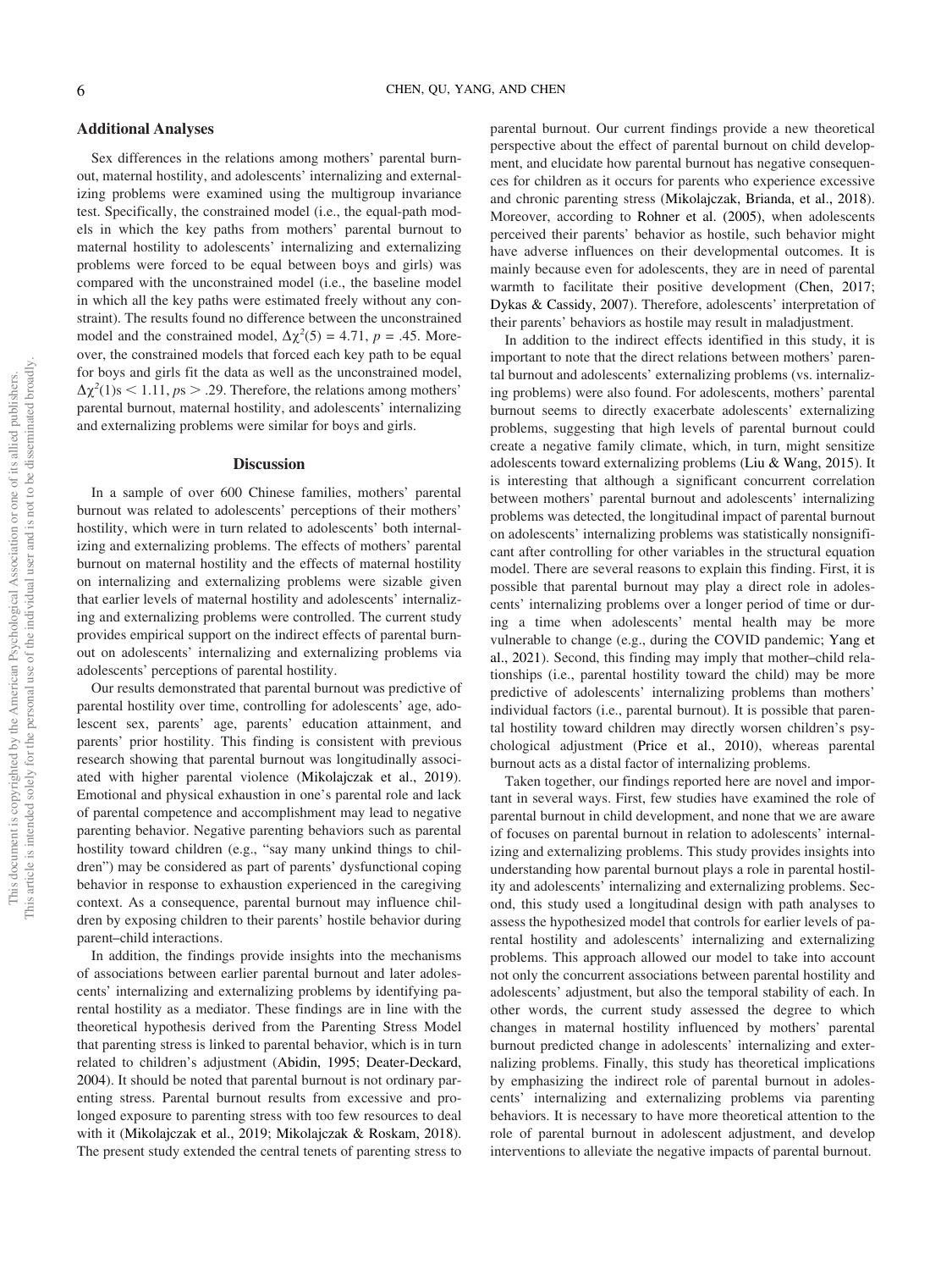## Limitations and Future Directions

There are some limitations in the present study that point to directions for future research. First, although the theoretical model that parental burnout predicts parenting behaviors, which in turn influences adolescent adjustment, was empirically examined in the current study, it is possible that the reciprocal associations between parental burnout and adolescent adjustment may also exist. For example, parents who have children with maladjustment may be much more likely to experience burnout over time. It remains unclear whether adolescents' internalizing and externalizing problems may promote parental burnout over time. Therefore, future studies should assess parental burnout for two or more times to test the transactional processes and reciprocal influences among parental burnout, parenting behaviors, and adolescent adjustment.

Second, given that this study focused on negative parenting behaviors, it remains unclear whether positive parenting behaviors such as parental warmth and acceptance also serve as a mechanism through which parental burnout plays a role in children's adjustment. For example, when parents experience high levels of parental burnout, they may not show parental warmth toward their children. In other words, parental burnout seems to disrupt parents' abilities to exhibit positive parenting practices (e.g., parental warmth), which, in turn, may lead to an increase in children's maladjustment (Khaleque, 2013). Future studies should include both positive and negative parenting behaviors to investigate their unique effects.

Third, we only examined the role of mothers' parental burnout in adolescent development; thus it remains unknown whether Chinese fathers' burnout has a similar impact on adolescents. Paternal parenting plays a crucial role in child development, and differs from maternal parenting (e.g., Cabrera et al., 2018; Li, 2020). Moreover, how fathers and mothers influence child development tends to diverge more during the transition into adolescence due to children's maturational changes (Collins & Russell, 1991). Therefore, future research can investigate how fathers' burnout influences their adolescents' internalizing and externalizing problems, and compare the similarities and differences of fathers and mothers in this process. Moreover, grandparents may also play an important role in caregiving in some Chinese families (Li & Liu, 2019; Luo et al., 2020). For example, previous evidence suggests that, similar to Chinese mothers whose parenting stress was related to mother–child conflict, grandmothers' parenting stress was also related to grandmother–child conflict (Zou et al., 2020). Future studies can assess both parents and grandparents' burnout to examine their impacts on adolescent adjustment.

Finally, it is important to note that the longitudinal associations between parental burnout and parenting behaviors (or children's adjustment) may be due to their common links with other unmeasured or "third" variables such as parenting stress. Although parental burnout was conceptually distinguished from parenting stress (Roskam et al., 2017; Van Bakel et al., 2018), the present study did not assess parenting stress and control for it in the analyses. Therefore, it cannot rule out the possibility that parenting stress underlies the relations between parental burnout and parenting behaviors (or children's adjustment). Future research can address this issue by simultaneously testing both parental burnout and parenting stress in the same model. Moreover, it is also informative for future studies to compare burned-out parents with stressed but not burned-out parents (as a control group), with attention to the unique consequences of parental burnout on parenting behaviors and children's adjustment.

# **Conclusion**

To summarize, this study makes significant contributions by elucidating the associations between parental burnout, parenting behaviors, and adolescents' adjustment in China. Specifically, the present findings provide the first empirical evidence that mothers' parental burnout was related to adolescents' perceptions of their mothers' parental hostility, which were in turn related to adolescents' both internalizing and externalizing problems. These findings highlighted that exposure to parental burnout may be a risk factor for children's adjustment. As this study marks a first but significant step, more investigations are necessary to enhance our understanding of the influence of parental burnout on children's developmental outcomes.

## References

- Abidin, R. R. (1995). Parenting stress index: Professional manual (3rd ed.). Psychological Assessment Resources.
- Achenbach, T. M. (1991). Integrative guide for the 1991 CBCL/4-8, YSR, and TRF Profiles. Department of Psychiatry, University of Vermont.
- Achenbach, T. M., & Edelbrock, C. S. (1981). Behavioral problems and competencies reported by parents of normal and disturbed children aged four through sixteen. Monographs of the Society for Research in Child Development, 46(1), 1–82. <https://doi.org/10.2307/1165983>
- Bakoula, C., Kolaitis, G., Veltsista, A., Gika, A., & Chrousos, G. P. (2009). Parental stress affects the emotions and behaviour of children up to adolescence: A Greek prospective, longitudinal study. Stress, 12(6), 486–498. <https://doi.org/10.3109/10253890802645041>
- Benner, A. D., & Kim, S. Y. (2010). Understanding Chinese American adolescents' developmental outcomes: Insights from the family stress model. Journal of Research on Adolescence, 20(1), 1–12. [https://doi](https://doi.org/10.1111/j.1532-7795.2009.00629.x) [.org/10.1111/j.1532-7795.2009.00629.x](https://doi.org/10.1111/j.1532-7795.2009.00629.x)
- Brianda, M. E., Roskam, I., Gross, J. J., Franssen, A., Kapala, F., Gérard, F., & Mikolajczak, M. (2020). Treating parental burnout: Impact of two treatment modalities on burnout symptoms, emotions, hair cortisol, and parental neglect and violence. Psychotherapy and Psychosomatics, 89(5), 330–332. <https://doi.org/10.1159/000506354>
- Brianda, M. E., Roskam, I., & Mikolajczak, M. (2020). Hair cortisol concentration as a biomarker of parental burnout. Psychoneuroendocrinology, 117, 104681. <https://doi.org/10.1016/j.psyneuen.2020.104681>
- Cabrera, N. J., Volling, B. L., & Barr, R. (2018). Fathers are parents, too! Widening the lens on parenting for children's development. Child Development Perspectives, 12(3), 152–157. [https://doi.org/10.1111/cdep](https://doi.org/10.1111/cdep.12275) [.12275](https://doi.org/10.1111/cdep.12275)
- Chang, L., Li, K. K., Lei, L., Liu, H., Guo, B., Wang, Y., & Fung, K. Y. (2005). Peer acceptance and self-perceptions of verbal and behavioural aggression and social withdrawal. International Journal of Behavioral Development, 29(1), 48–57. [https://doi.org/10.1080/016502504440](https://doi.org/10.1080/01650250444000324) [00324](https://doi.org/10.1080/01650250444000324)
- Chang, L., Liu, H., Wen, Z., Fung, K. Y., Wang, Y., & Xu, Y. (2004). Mediating teacher liking and moderating authoritative teachering on Chinese adolescents' perceptions of antisocial and prosocial behaviors. Journal of Educational Psychology, 96(2), 369–380. [https://doi.org/10](https://doi.org/10.1037/0022-0663.96.2.369) [.1037/0022-0663.96.2.369](https://doi.org/10.1037/0022-0663.96.2.369)
- Chang, L., Lu, H. J., Lansford, J. E., Skinner, A. T., Bornstein, M. H., Steinberg, L., Dodge, K. A., Chen, B. B., Tian, Q., Bacchini, D., Deater-Deckard, K., Pastorelli, C., Alampay, L. P., Sorbring, E., Al-Hassan,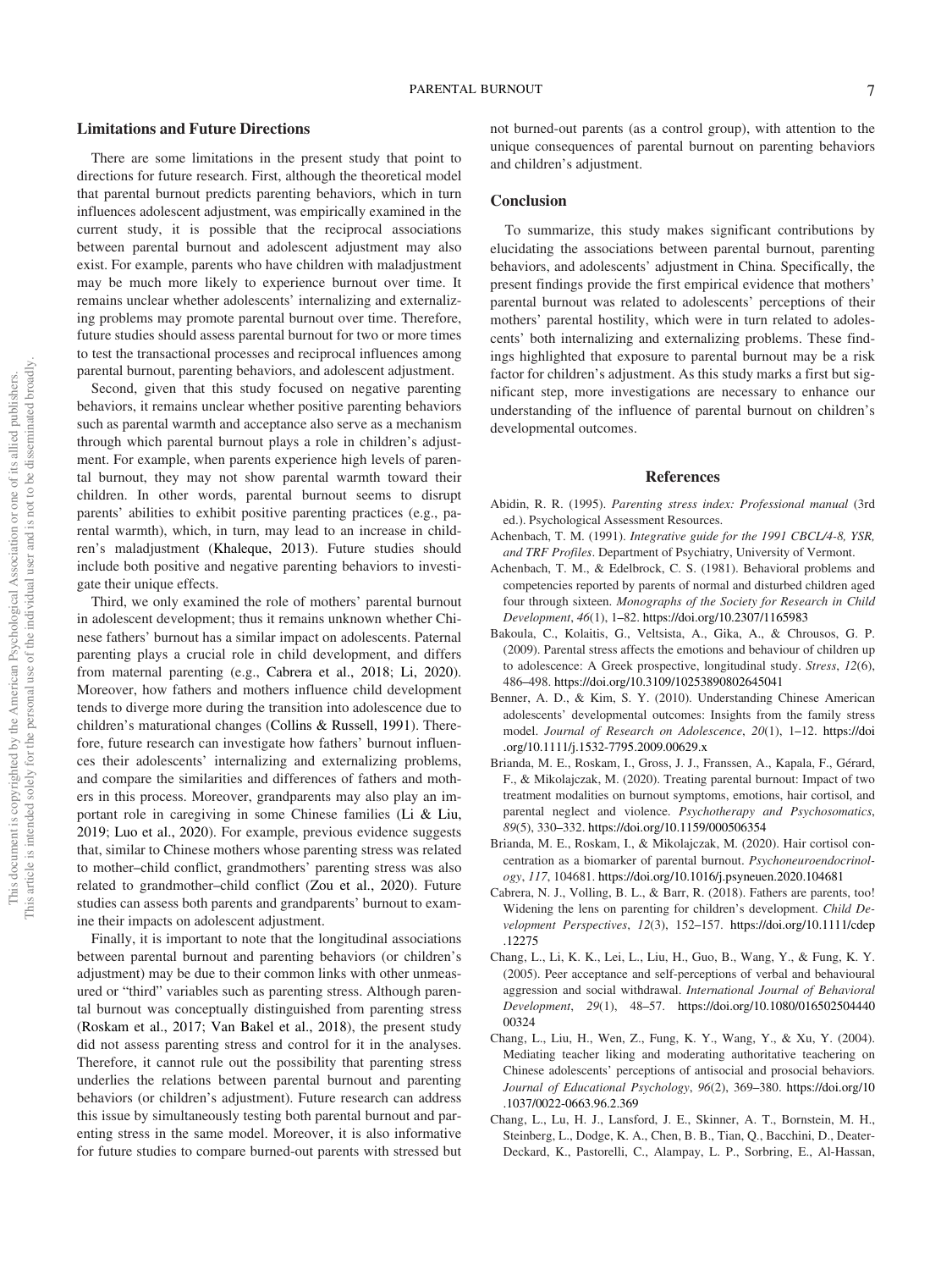S. M., Oburu, P., Malone, P. S., Di Giunta, L., Tirado, L. M. U., & Tapanya, S. (2019). Environmental harshness and unpredictability, life history, and social and academic behavior of adolescents in nine countries. Developmental Psychology, 55(4), 890–903. [https://doi.org/10](https://doi.org/10.1037/dev0000655) [.1037/dev0000655](https://doi.org/10.1037/dev0000655)

- Chao, R. K., & Tseng, V. (2002). Parenting of Asians. In M. H. Bornstein (Ed.), Handbook of parenting (2nd ed., Vol. 4, pp. 59–93). Erlbaum.
- Chen, B.-B. (2019, December). Parental burnout and sibling relationships [Paper presentation]. Paper presented at the 1st International Conference on Parental Burnout, UCLouvain, Belgium.
- Chen, B.-B. (2017). Parent–adolescent attachment and academic adjustment: The mediating role of self-worth. Journal of Child and Family Studies, 26(8), 2070–2076. <https://doi.org/10.1007/s10826-017-0728-2>
- Chen, B.-B., & Chang, L. (2012). Are 'Machiavellian' Chinese children well-adapted in the peer group? The relationship between resource acquisition strategies and social functioning and status. Asian Journal of Social Psychology, 15(2), 122–131. [https://doi.org/10.1111/j.1467-839X](https://doi.org/10.1111/j.1467-839X.2012.01373.x) [.2012.01373.x](https://doi.org/10.1111/j.1467-839X.2012.01373.x)
- Cheng, H., Wang, W., Wang, S., Li, Y., Liu, X., & Li, Y. (2020). Validation of a Chinese version of the Parental Burnout Assessment. Frontiers in Psychology, 11, 321. <https://doi.org/10.3389/fpsyg.2020.00321>
- Chen, X., Rubin, K. H., Li, B., & Li, D. (1999). Adolescent outcomes of social functioning in Chinese children. International Journal of Behavioral Development, 23(1), 199–223. [https://doi.org/10.1080/01650259](https://doi.org/10.1080/016502599384071) [9384071](https://doi.org/10.1080/016502599384071)
- Cohen, J. (1988). Statistical power analysis for the behavioral sciences. Erlbaum.
- Collins, W. A., & Russell, G. (1991). Mother–child and father–child relationships in middle childhood and adolescence: A developmental analysis. Developmental Review, 11(2), 99–136. [https://doi.org/10.1016/0273](https://doi.org/10.1016/0273-2297(91)90004-8) [-2297\(91\)90004-8](https://doi.org/10.1016/0273-2297(91)90004-8)
- Crnic, K., & Low, C. (2002). Everyday stresses and parenting. In M. H. Bornstein (Ed.), Handbook of parenting (2nd ed., Vol. 5, pp. 243–267). Erlbaum.
- Deater-Deckard, K. (2004). Parenting stress. Yale University Press. <https://doi.org/10.12987/yale/9780300103939.001.0001>
- Dykas, M. J., & Cassidy, J. (2007). Attachment and the processing of social information in adolescence. New Directions for Child and Adolescent Development, 2007(117), 41–56. <https://doi.org/10.1002/cd.193>
- Fu, R., Chen, X., Wang, L., & Yang, F. (2016). Developmental trajectories of academic achievement in Chinese children: Contributions of early social-behavioral functioning. Journal of Educational Psychology, 108(7), 1001–1012. <https://doi.org/10.1037/edu0000100>
- Hansotte, L., Nguyen, N., Roskam, I., Stinglhamber, F., & Mikolajczak, M. (2021). Are all burned out parents neglectful and violent? A latent profile analysis. Journal of Child and Family Studies, 30(1), 158-168. <https://doi.org/10.1007/s10826-020-01850-x>
- Ho, D. Y. F. (1986). Chinese patterns of socialization: A critical review. In M. H. Bond (Ed.), The psychology of the Chinese people (pp. 1–37). Oxford University Press.
- Hu, L., & Bentler, P. M. (1999). Cutoff criteria for fit indexes in covariance structure analysis: Conventional criteria versus new alternatives. Structural Equation Modeling, 6(1), 1–55. [https://doi.org/10.1080/](https://doi.org/10.1080/10705519909540118) [10705519909540118](https://doi.org/10.1080/10705519909540118)
- Huzhou Bureau of Statistics. (2019). Huzhou statistics yearbook 2019. China Statistics Press.
- Jankowiak, W. (1992). Father–child relations in urban China. In B. S. Hewlett (Ed.), Father–child relations: Cultural and biosocial contexts (pp. 345–363). DeGruyter.
- Kawamoto, T., Furutani, K., & Alimardani, M. (2018). Preliminary validation of Japanese version of the Parental Burnout Inventory and its relationship with perfectionism. Frontiers in Psychology, 9, 970. [https://doi](https://doi.org/10.3389/fpsyg.2018.00970) [.org/10.3389/fpsyg.2018.00970](https://doi.org/10.3389/fpsyg.2018.00970)
- Khaleque, A. (2013). Perceived parental warmth, and children's psychological adjustment, and personality dispositions: A meta-analysis. Journal of Child and Family Studies, 22(2), 297–306. [https://doi.org/10](https://doi.org/10.1007/s10826-012-9579-z) [.1007/s10826-012-9579-z](https://doi.org/10.1007/s10826-012-9579-z)
- Knox, M., Burkhart, K., & Khuder, S. A. (2011). Parental hostility and depression as predictors of young children's aggression and conduct problems. Journal of Aggression, Maltreatment & Trauma, 20(7), 800–811. <https://doi.org/10.1080/10926771.2011.610772>
- Lansford, J. E., Malone, P. S., Dodge, K. A., Chang, L., Chaudhary, N., Tapanya, S., Oburu, P., & Deater-Deckard, K. (2010). Children's perceptions of maternal hostility as a mediator of the link between discipline and children's adjustment in four countries. International Journal of Behavioral Development, 34(5), 452–461. [https://doi.org/10.1177/](https://doi.org/10.1177/0165025409354933) [0165025409354933](https://doi.org/10.1177/0165025409354933)
- Le Vigouroux, S., & Scola, C. (2018). Differences in parental burnout: Influence of demographic factors and personality of parents and children. Frontiers in Psychology, 9, 887. [https://doi.org/10.3389/fpsyg](https://doi.org/10.3389/fpsyg.2018.00887) [.2018.00887](https://doi.org/10.3389/fpsyg.2018.00887)
- Le Vigouroux, S., Scola, C., Raes, M.-E., Mikolajczak, M., & Roskam, I. (2017). The big five personality traits and parental burnout: Protective and risk factors. Personality and Individual Differences, 119, 216–219. <https://doi.org/10.1016/j.paid.2017.07.023>
- Lee, F. S., Heimer, H., Giedd, J. N., Lein, E. S., Šestan, N., Weinberger, D. R., & Casey, B. J. (2014). Adolescent mental health—Opportunity and obligation. Science, 346, 547–549. [https://doi.org/10.1126/science](https://doi.org/10.1126/science.1260497) [.1260497](https://doi.org/10.1126/science.1260497)
- Leiter, M. P., Maslach, C., & Frame, K. (2014). Burnout. In R. L. Cautin & S. O. Lilienfeld (Eds.), The encyclopedia of clinical psychology (pp. 1–7). Wiley. <https://doi.org/10.1002/9781118625392.wbecp142>
- Li, X. (2020). Fathers' involvement in Chinese societies: Increasing presence, uneven progress. Child Development Perspectives, 14(3), 150–156. <https://doi.org/10.1111/cdep.12375>
- Li, X., & Lamb, M. E. (2015). Fathering in Chinese culture: Traditions and transitions. In J. Roopnarine (Ed.), Fathers across cultures: The importance, roles, and diverse practices of dads (pp. 273–306). Praeger.
- Li, X., & Liu, Y. (2019). Parent-grandparent coparenting relationship, maternal parenting self-efficacy, and young children's social competence in Chinese urban families. Journal of Child and Family Studies, 28(4), 1145–1153. <https://doi.org/10.1007/s10826-019-01346-3>
- Liong, M. (2017). Chinese fatherhood, gender and family: Father mission. Palgrave Macmillan. <https://doi.org/10.1057/978-1-137-44186-7>
- Little, R. J. (1988). A test of missing completely at random for multivariate data with missing values. Journal of the American Statistical Association, 83(404), 1198–1202. [https://doi.org/10.1080/01621459](https://doi.org/10.1080/01621459.1988.10478722) [.1988.10478722](https://doi.org/10.1080/01621459.1988.10478722)
- Liu, L., & Wang, M. (2015). Parenting stress and children's problem behavior in China: The mediating role of parental psychological aggression. Journal of Family Psychology, 29(1), 20–28. [https://doi.org/10](https://doi.org/10.1037/fam0000047) [.1037/fam0000047](https://doi.org/10.1037/fam0000047)
- Liu, X. C., Guo, C. Q., Liu, L. Q., Wang, A. Z., Hu, L., Tang, M. Q., Chai, F. X., Zhao, G. F., Yang, J., & Sun, L. M. (1997). Reliability and validity of the Youth Self Report of Achenbach's Behavior Checklist. Chinese Mental Health Journal, 11, 200–203.
- Lorenzo-Blanco, E. I., Meca, A., Unger, J. B., Romero, A., Gonzales-Backen, M., Piña-Watson, B., Cano, M. Á., Zamboanga, B. L., Des Rosiers, S. E., Soto, D. W., Villamar, J. A., Lizzi, K. M., Pattarroyo, M., & Schwartz, S. J. (2016). Latino parent acculturation stress: Longitudinal effects on family functioning and youth emotional and behavioral health. Journal of Family Psychology, 30(8), 966–976. [https://doi.org/10](https://doi.org/10.1037/fam0000223) [.1037/fam0000223](https://doi.org/10.1037/fam0000223)
- Luo, Y., Qi, M., Huntsinger, C. S., Zhang, Q., Xuan, X., & Wang, Y. (2020). Grandparent involvement and preschoolers' social adjustment in Chinese three-generation families: Examining moderating and mediating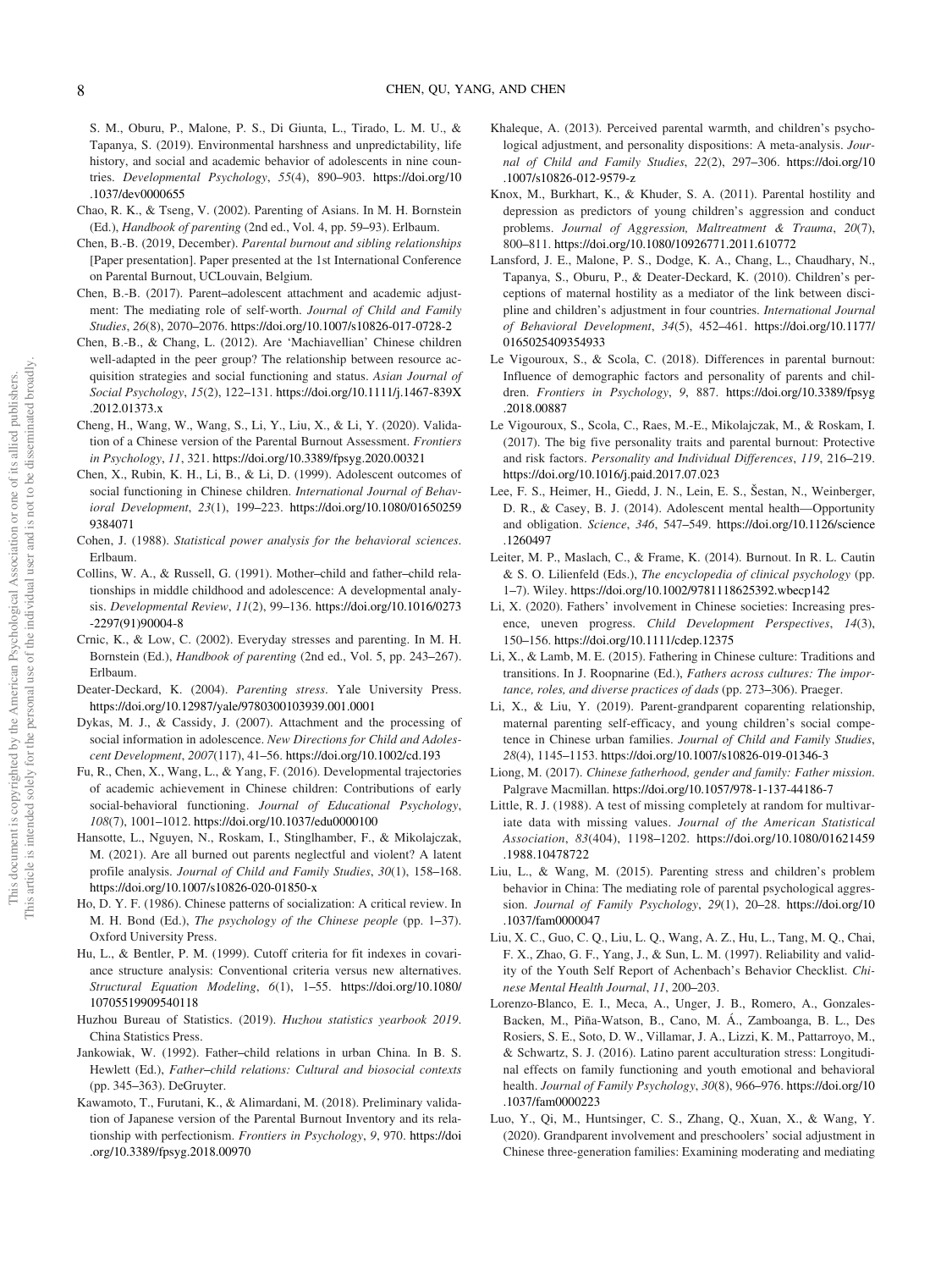effects. Children and Youth Services Review, 114, 105057. [https://doi](https://doi.org/10.1016/j.childyouth.2020.105057) [.org/10.1016/j.childyouth.2020.105057](https://doi.org/10.1016/j.childyouth.2020.105057)

- MacCallum, R. C., Browne, M. W., & Sugawara, H. M. (1996). Power analysis and determination of sample size for covariance structure modeling. Psychological Methods, 1(2), 130–149. [https://doi.org/10.1037/](https://doi.org/10.1037/1082-989X.1.2.130) [1082-989X.1.2.130](https://doi.org/10.1037/1082-989X.1.2.130)
- Maslach, C., & Leiter, M. P. (2016). Understanding the burnout experience: Recent research and its implications for psychiatry. World Psychiatry, 15(2), 103–111. <https://doi.org/10.1002/wps.20311>
- Megahead, H. A., & Deater-Deckard, K. (2017). Parenting stress and foster children's adjustment in an Egyptian context. Journal of Child and Family Studies, 26(8), 2266–2275. [https://doi.org/10.1007/s10826-017-0736](https://doi.org/10.1007/s10826-017-0736-2) [-2](https://doi.org/10.1007/s10826-017-0736-2)
- Mikolajczak, M., & Roskam, I. (2018). A theoretical and clinical framework for parental burnout: The Balance Between Risks and Resources (BR2). Frontiers in Psychology, 9, 886. [https://doi.org/10.3389/fpsyg](https://doi.org/10.3389/fpsyg.2018.00886) [.2018.00886](https://doi.org/10.3389/fpsyg.2018.00886)
- Mikolajczak, M., Brianda, M. E., Avalosse, H., & Roskam, I. (2018). Consequences of parental burnout: Its specific effect on child neglect and violence. Child Abuse & Neglect, 80, 134–145. [https://doi.org/10.1016/j](https://doi.org/10.1016/j.chiabu.2018.03.025) [.chiabu.2018.03.025](https://doi.org/10.1016/j.chiabu.2018.03.025)
- Mikolajczak, M., Gross, J. J., & Roskam, I. (2019). Parental burnout: What is it, and why does it matter? Clinical Psychological Science, 7(6), 1319–1329. <https://doi.org/10.1177/2167702619858430>
- Mikolajczak, M., Raes, M., Avalosse, H., & Roskam, I. (2018). Exhausted parents: Sociodemographic, child-related, parent-related, parenting and family-functioning correlates of parental burnout. Journal of Child and Family Studies, 27(2), 602–614. [https://doi.org/10.1007/s10826-017](https://doi.org/10.1007/s10826-017-0892-4) [-0892-4](https://doi.org/10.1007/s10826-017-0892-4)
- Moons, W. G., Eisenberger, N. I., & Taylor, S. E. (2010). Anger and fear responses to stress have different biological profiles. Brain, Behavior, and Immunity, 24(2), 215–219. [https://doi.org/10.1016/j.bbi.2009.08](https://doi.org/10.1016/j.bbi.2009.08.009) [.009](https://doi.org/10.1016/j.bbi.2009.08.009)
- Morris, A. S., Silk, J. S., Steinberg, L., Myers, S. S., & Robinson, L. R. (2007). The role of the family context in the development of emotion regulation. Social Development, 16(2), 361–388. [https://doi.org/10](https://doi.org/10.1111/j.1467-9507.2007.00389.x) [.1111/j.1467-9507.2007.00389.x](https://doi.org/10.1111/j.1467-9507.2007.00389.x)
- Muthén, L. K., & Muthén, B. O. (2012). Mplus user's guide (7th ed.).
- National Bureau of Statistics of China. (2019). The steady growth of the total population and the significant improvement of the quality of the population. [http://www.stats.gov.cn/ztjc/zthd/bwcxljsm/70znxc/201908/](http://www.stats.gov.cn/ztjc/zthd/bwcxljsm/70znxc/201908/t20190822_1692901.html) [t20190822\\_1692901.html](http://www.stats.gov.cn/ztjc/zthd/bwcxljsm/70znxc/201908/t20190822_1692901.html)
- Neece, C. L., Green, S. A., & Baker, B. L. (2012). Parenting stress and child behavior problems: A transactional relationship across time. American Journal on Intellectual and Developmental Disabilities, 117(1), 48–66. <https://doi.org/10.1352/1944-7558-117.1.48>
- Preacher, K. J., Rucker, D. D., & Hayes, A. F. (2007). Addressing moderated mediation hypotheses: Theory, methods, and prescriptions. Multivariate Behavioral Research, 42(1), 185–227. [https://doi.org/10.1080/](https://doi.org/10.1080/00273170701341316) [00273170701341316](https://doi.org/10.1080/00273170701341316)
- Price, S. J., Price, C. A., & McKenry, P. C. (Eds.). (2010). Families coping with change: A conceptual overview. Families & change: Coping with stressful events and transitions (4th ed., pp. 1–23). Sage.
- Rohner, R. P. (2005). Parental Acceptance-Rejection Questionnaire (PARQ): Test manual. In R. P. Rohner & A. Khaleque (Eds.), Handbook for the study of parental acceptance and rejection (4th ed., pp. 43–106). Center for the Study of Parental Acceptance and Rejection, University of Connecticut.
- Rohner, R. P., Khaleque, A., & Cournoyer, D. E. (2005). Parental acceptance-rejection theory, methods, evidence, and implications. In R. P. Rohner & A. Khaleque (Eds.), Handbook for the study of parental acceptance and rejection (4th ed., pp. 1–35). Center for the Study of Parental Acceptance and Rejection, University of Connecticut.
- Roskam, I., Aguiar, J., Akgun, E., Arikan, G., Artavia, M., Avalosse, H., Aunola, K., Bader, M., Bahati, C., Barham, E. J., Besson, E., Beyers, W., Boujut, E., Brianda, M. E., Brytek-Matera, A., Carbonneau, N., César, F., Chen, B.-B., Dorard, G., . . . Mikolajczak, M. (2021). Parental burnout around the globe: A 42-country study. Affective Science, 2(1), 58–79. [https://doi.org/10.1007/s42761-020](https://doi.org/10.1007/s42761-020-00028-4) [-00028-4](https://doi.org/10.1007/s42761-020-00028-4)
- Roskam, I., Brianda, M. E., & Mikolajczak, M. (2018). A step forward in the conceptualization and measurement of parental burnout: The Parental Burnout Assessment (PBA). Frontiers in Psychology, 9, 758. [https://](https://doi.org/10.3389/fpsyg.2018.00758) [doi.org/10.3389/fpsyg.2018.00758](https://doi.org/10.3389/fpsyg.2018.00758)
- Roskam, I., Raes, M. E., & Mikolajczak, M. (2017). Exhausted parents: Development and preliminary validation of the parental burnout inventory. Frontiers in Psychology, 8, 163. [https://doi.org/10.3389/fpsyg](https://doi.org/10.3389/fpsyg.2017.00163) [.2017.00163](https://doi.org/10.3389/fpsyg.2017.00163)
- Schafer, J. L., & Graham, J. W. (2002). Missing data: Our view of the state of the art. Psychological Methods, 7(2), 147–177. [https://doi.org/10](https://doi.org/10.1037/1082-989X.7.2.147) [.1037/1082-989X.7.2.147](https://doi.org/10.1037/1082-989X.7.2.147)
- Schwartz, D., Tom, S. R., Chang, L., Xu, Y., Duong, M. T., & Kelly, B. M. (2010). Popularity and acceptance as distinct dimensions of social standing for Chinese children in Hong Kong. Social Development, 19(4), 681–697. [https://doi.org/10.1111/j.1467-9507.2009](https://doi.org/10.1111/j.1467-9507.2009.00558.x) [.00558.x](https://doi.org/10.1111/j.1467-9507.2009.00558.x)
- Séjourné, N., Sanchez-Rodriguez, R., Leboullenger, A., & Callahan, S. (2018). Maternal burn-out: An exploratory study. Journal of Reproductive and Infant Psychology, 36(3), 276–288. [https://doi.org/10.1080/](https://doi.org/10.1080/02646838.2018.1437896) [02646838.2018.1437896](https://doi.org/10.1080/02646838.2018.1437896)
- Serbin, L. A., Kingdon, D., Ruttle, P. L., & Stack, D. M. (2015). The impact of children's internalizing and externalizing problems on parenting: Transactional processes and reciprocal change over time. Development and Psychopathology, 27(4, Pt. 1), 969–986. [https://doi.org/10](https://doi.org/10.1017/S0954579415000632) [.1017/S0954579415000632](https://doi.org/10.1017/S0954579415000632)
- Small, S. A., Eastman, G., & Cornelius, S. (1988). Adolescent autonomy and parental stress. Journal of Youth and Adolescence, 17(5), 377–391. <https://doi.org/10.1007/BF01537880>
- Sorkkila, M., & Aunola, K. (2020). Risk factors for parental burnout among Finnish parents: The role of socially prescribed perfectionism. Journal of Child and Family Studies, 29(3), 648–659. [https://doi.org/10](https://doi.org/10.1007/s10826-019-01607-1) [.1007/s10826-019-01607-1](https://doi.org/10.1007/s10826-019-01607-1)
- Steinberg, L. (2008). A social neuroscience perspective on adolescent risktaking. Developmental Review, 28(1), 78–106. [https://doi.org/10.1016/j](https://doi.org/10.1016/j.dr.2007.08.002) [.dr.2007.08.002](https://doi.org/10.1016/j.dr.2007.08.002)
- Stocker, C. M., & Youngblade, L. (1999). Marital conflict and parental hostility: Links with children's sibling and peer relationships. Journal of Family Psychology, 13(4), 598–609. [https://doi.org/10.1037/0893-3200](https://doi.org/10.1037/0893-3200.13.4.598) [.13.4.598](https://doi.org/10.1037/0893-3200.13.4.598)
- Stocker, C. M., Richmond, M. K., Low, S. M., Alexander, E. K., & Elias, N. M. (2003). Marital conflict and children's adjustment: Parental hostility and children's interpretations as mediators. Social Development, 12(2), 149–161. <https://doi.org/10.1111/1467-9507.00226>
- Tian, Q., & Chen, B.-B. (2020). The associations among parental warmth and hostility and student engagement in math and the mediating role of effortful control among Chinese children. PsyCh Journal, 9(3), 339–349. <https://doi.org/10.1002/pchj.337>
- Van Bakel, H. J. A., Van Engen, M. L., & Peters, P. (2018). Validity of the parental burnout inventory among Dutch employees. Frontiers in Psychology, 9, 697. <https://doi.org/10.3389/fpsyg.2018.00697>
- Wang, M., Wu, X., & Wang, J. (2019). Paternal and maternal harsh parenting and Chinese adolescents' social anxiety: The different mediating roles of attachment insecurity with fathers and mothers. Journal of Interpersonal Violence. Advance online publication. [https://doi.org/10.1177/](https://doi.org/10.1177/0886260519881531) [0886260519881531](https://doi.org/10.1177/0886260519881531)
- Yang, B., Chen, B.-B., Qu, Y., & Zhu, Y. (2021). Impacts of parental burnout on Chinese youth's mental health: The role of parents' autonomy